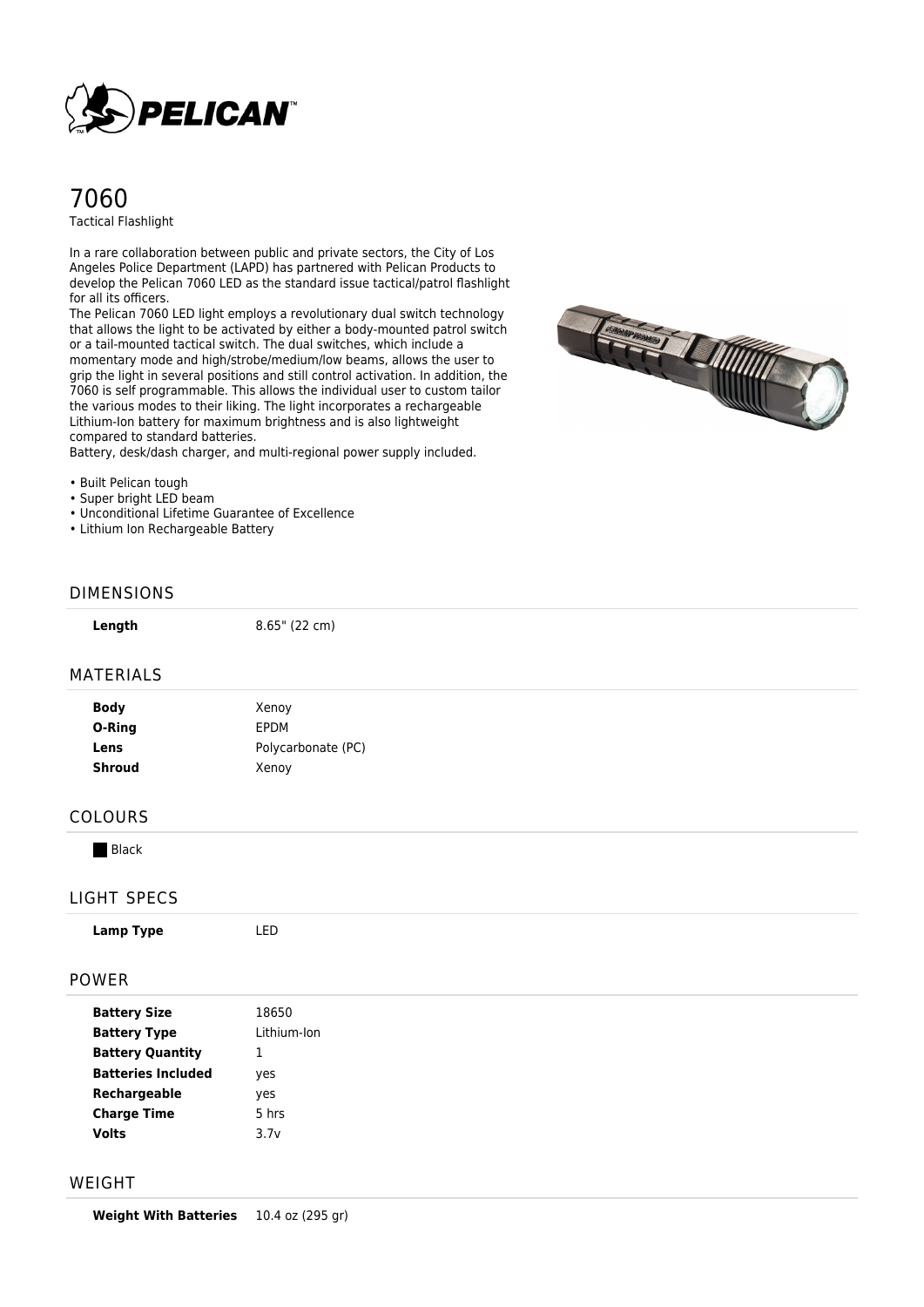**Weight Without Batteries** 8.2 oz (232 gr)

## SWITCH

| <b>Switch Type</b> | 3-Way Side and Tail Switches |
|--------------------|------------------------------|
| <b>Light Modes</b> | High / Strobe / Medium / Low |

### OTHER

**Minimum Pack** 1 **Package Code** B

| <b>FL1 STANDARD</b> | <b>HIGH</b>          | <b>MEDIUM</b>        | <b>LOW</b>          |
|---------------------|----------------------|----------------------|---------------------|
|                     | 535<br><b>LUMENS</b> | 218<br><b>LUMENS</b> | 26<br><b>LUMENS</b> |
|                     | 3h 45mins            | 12h 0mins            | 68h 0mins           |
|                     | 207m                 | 131m                 | 44m                 |
|                     | 10707cd              | 4297cd               | 481cd               |
|                     |                      | IPX4                 |                     |

# ACCESSORIES



**7077** Plain Leather Holster



**7069** Replacement Battery



**8056F**



12v Plug-in for Fast Charger Deck/Dash Charger Base Unit **7070**



**6061F** Direct Wiring Rig for Fast Charger